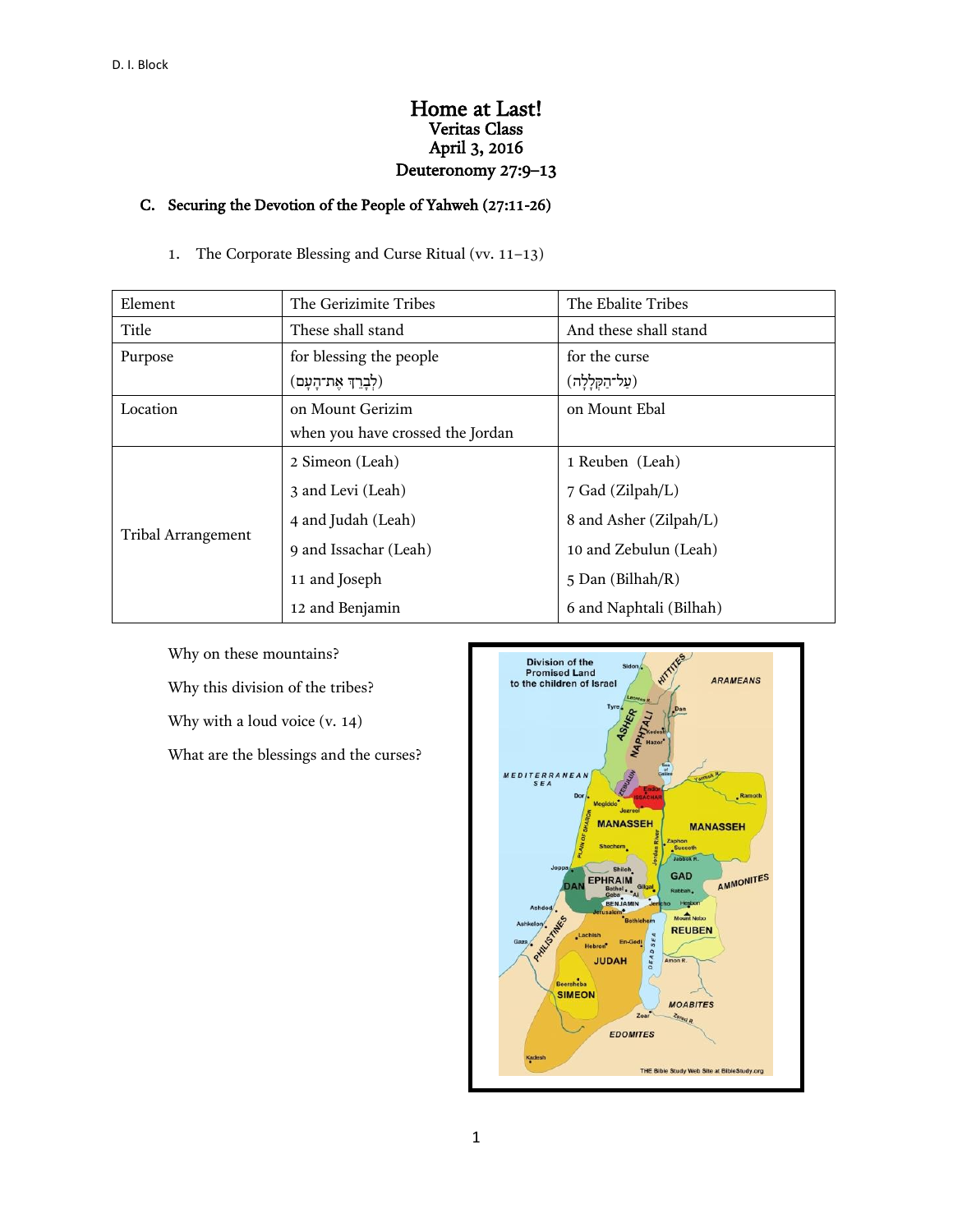D. I. Block

The Individualized Curse Ritual (vv. 13–26)

a. The Content and Structure of the Individualized Covenantal Anathemas

| Idolatry (secret)                                                               |  | Violation of the Supreme Commandment<br>A                |
|---------------------------------------------------------------------------------|--|----------------------------------------------------------|
| Dishonoring parents                                                             |  | Violation of fundamental domestic order<br>B             |
| Moving a neighbor's landmark                                                    |  | Violation of a neighbor's rights<br>C                    |
| Misleading the blind                                                            |  | Violation of the rights of the economically marginalized |
| Perverting the rights of the alien, fatherless and widow                        |  | D                                                        |
| Having intercourse with one's [step]mother<br>Having intercourse with an animal |  |                                                          |
|                                                                                 |  | Violation of domestic sexual boundaries<br>Е             |
| Having intercourse with one's sibling                                           |  |                                                          |
| Having intercourse with one's mother-in-law                                     |  |                                                          |
| Striking down a <b>neighbor</b> (secret)                                        |  | Violation of a neighbor's rights<br>C                    |
| Accepting a bribe in crime against life                                         |  | Violation of fundamental social order<br>B               |
| General Disregard of the Torah                                                  |  | Violation of the covenant in principle<br>A              |

### b. Observations on these Anathemas

- (1) The Greek translation of ʾārûr: ἐπικατάρατος
- (2) The number: twelve (one for every tribe?)
- (3) The form: Cursed be the one who does . . .
- (4) The addressee: individual (cf. secret)
- (5) The structure: modified chiasm
- (6) The frame: idolatry . . . This whole Torah
- (7) The center of gravity (sexual taboos)
- (8) The pairing
- (9) Some are capital offences elsewhere
- (10) Some call for purging of the land
- c. The Significance of the "Amens"
- d. How did Israel do on these anathemas?
- e. What about "the curse of the law" in Gal 3:10–14?
- 3. How is Deuteronomy 27 my Scripture? What does it teach me for today?